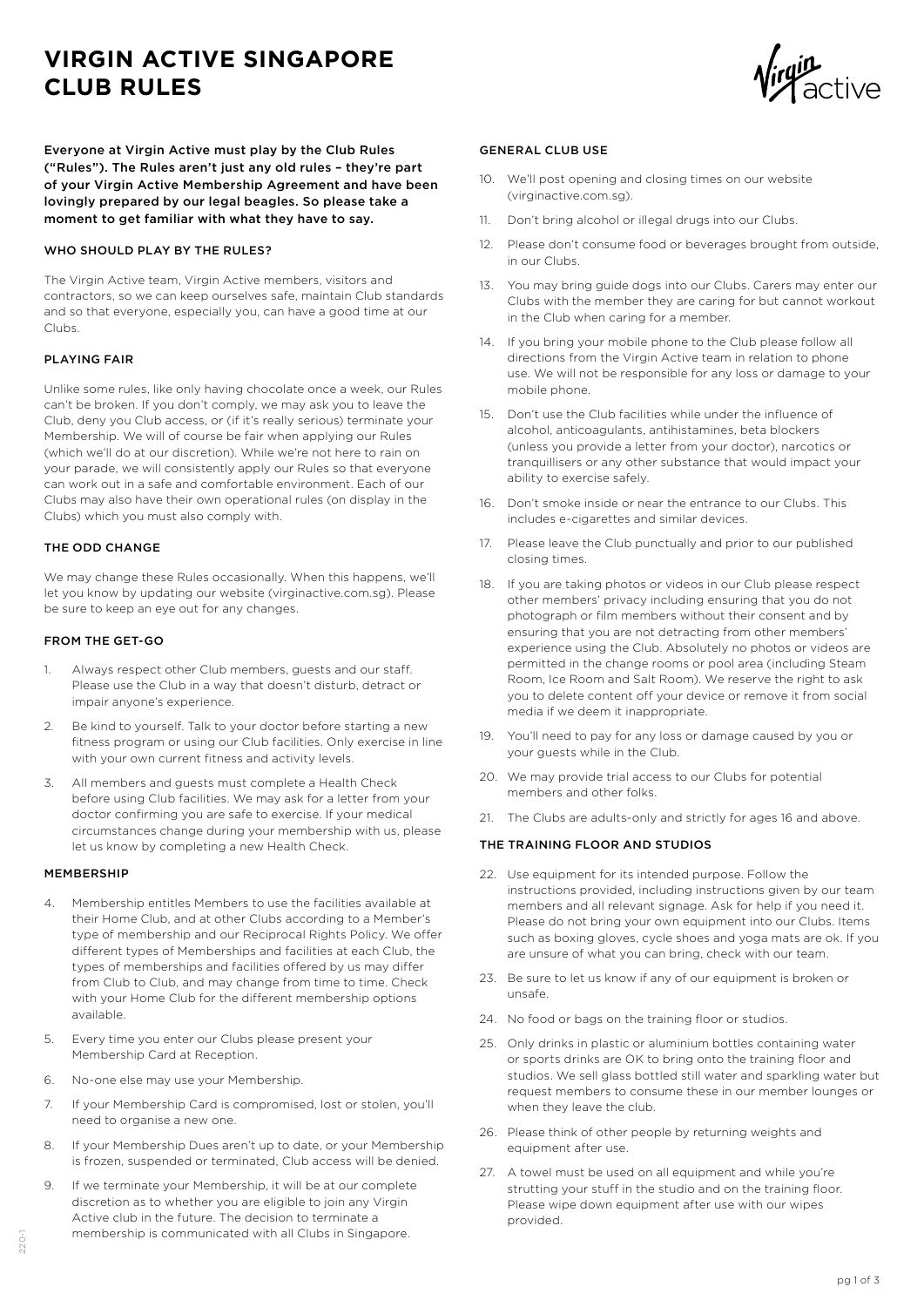### CLASSES

- 28. All group exercise classes need to be pre-booked as they have maximum capacities. If you can no longer attend a class please cancel your booking in line with our Group Exercise Booking Terms available on our website (virginactive.com.sg).
- 29. Timetables and instructors may change without notice. We will post the details on Club display boards.
- 30. To keep things fair, you can have six bookings at any given time and three of these can be hot classes. Cancel before 9pm to avoid strikes. Cancellations after 9pm and before 1 hour of the class start time incur 1 strike. Cancellations within 1 hour or no shows incur 2 strikes. If 6 strikes are incurred in a calendar month, maximum bookings at any given time will be reduced to 1 booking for 4 weeks.
- 31. We want to start classes on time as your time is precious. Please arrive a few minutes early. You will not be able to join a class if the class has commenced and/or the studio door is closed.
- 32. Our instructors will limit the number of attendees to set class numbers.
- 33. Please follow all instructions given by our smiley instructors.
- 34. Spacing arrangements in each and every class must be strictly adhered to. Keep your hands and feet to yourself (off other people's mats!) no matter what class you are attending!
- 35. Unless we specify otherwise, studios are only available for use during Virgin Active group exercise classes or with a personal trainer.
- 36. Please do not use mobile phones during a class and follow all directions from our instructors in relation to phone placement and safety.
- 37. We love the high-fives and smiles but please no talking in class. Be fair to your neighbours and instructor.
- 38. Do not open the door while a class is in progress as this may disrupt the experience and other participants.

## WHAT (NOT) TO WEAR

- 39. Exercise gear fit for purpose must be worn at all times in our Clubs. For example, t-shirts/tops (no bare chests thanks fellas) and closed footwear must be worn at all times including when moving between classes and change rooms. No shoes are OK only when you're in the change room, pool or spa, salt, steam and ice rooms area or in a studio where the class requires this.
- 40. Grip Socks must be worn for all Pilates Reformer classes. You can bring your own or purchase them in club.
- 41. Boxing wraps must be worn around your hand during boxing classes. You can bring your own or purchase them in club. We want you to practise in a safe environment.
- 42. If you're unsure of what to wear, ask a Virgin Active team member.

### LOCKERS, CHANGEROOMS AND BELONGINGS

43. Lockers are available to store your gear while using the Club (subject to availability). We can't guarantee that the use of a locker will stop theft or damage to your stuff from occurring and we do not accept liability for any theft, except where due to our negligence.

- 44. Lockers may only be used for the usual suspects -like gym kits, toiletries and the clothes you have on when you arrive at our Clubs. Don't keep anything else in your locker. If we have reasonable grounds for suspecting that a locker is being used for something else, we reserve the right to open it and remove any offending items.
- 45. Lockers are available for use only while you're on Club premises. Any gear left in lockers overnight will be removed. If it's not collected in 7 days, we'll donate it to charity.
- 46. Only one person can be in a shower cubicle at any one time.
- 47. All towels and Virgin Active member clothing must be returned to the member gear counter. If towels or Virgin Active member clothing is not returned, we reserve the right to charge you for the replacement cost of such towels and clothing.

#### THE POOL (IF THERE IS A POOL AT YOUR CLUB)

- 48. For health, safety and hygiene reasons you must always have your ears turned on and obey the instructions of our Operations and Experience Assistants and any signage around the pool. You should always wear a swimming costume.
- 49. Swimming pool lanes may be reserved for lessons from time to time. Please check Club timetable for these times.
- 50. Be aware that Operations and Experience Assistants are not on duty at all times.
- 51. Swimming caps are recommended for people with shoulder length hair or longer. Please always shower before entering the swimming pool.
- 52. Only drinks in plastic or aluminium bottles containing water or sports drinks are OK to bring into the pool and aqua lounge. We sell glass bottled still water and sparkling water but request members to consume these in our member lounges or when they leave the club.
- 53. No food or electronic items in the pool and aqua lounge.
- 54. Please leave any bags in the lockers provided. Any items required for the pool and aqua lounge must be placed on hooks.

## STEAM ROOM, ICE ROOM, SALT ROOM AND RELAXATION AREA (If your Club has these facilities)

- 55. For health, safety and hygiene reasons members and guests should:
	- a. shower before entering the Steam Room, Ice Room, Salt Room and relaxation area;
	- b. sit on a towel when using the Steam Room, Ice Room, Salt Room;
	- c. never shave in the Steam Room, Ice Room, Salt Room;
	- d. not use oils, creams or cosmetic products in the Steam Room, Ice Room, Salt Room;
	- e. not take newspapers or any paper in the Steam Room, Ice Room, Salt Room;
	- f. do not touch or attempt to dry clothing on the Salt Room stove (it's a serious fire hazard).
- 56. Use the Steam Room, Ice Room, Salt Room and relaxation areas in moderation (not more than 20 minutes each time), and take heed of any relevant medical advice.
- 57. Pregnant women should avoid using the Steam Room and Ice Room.